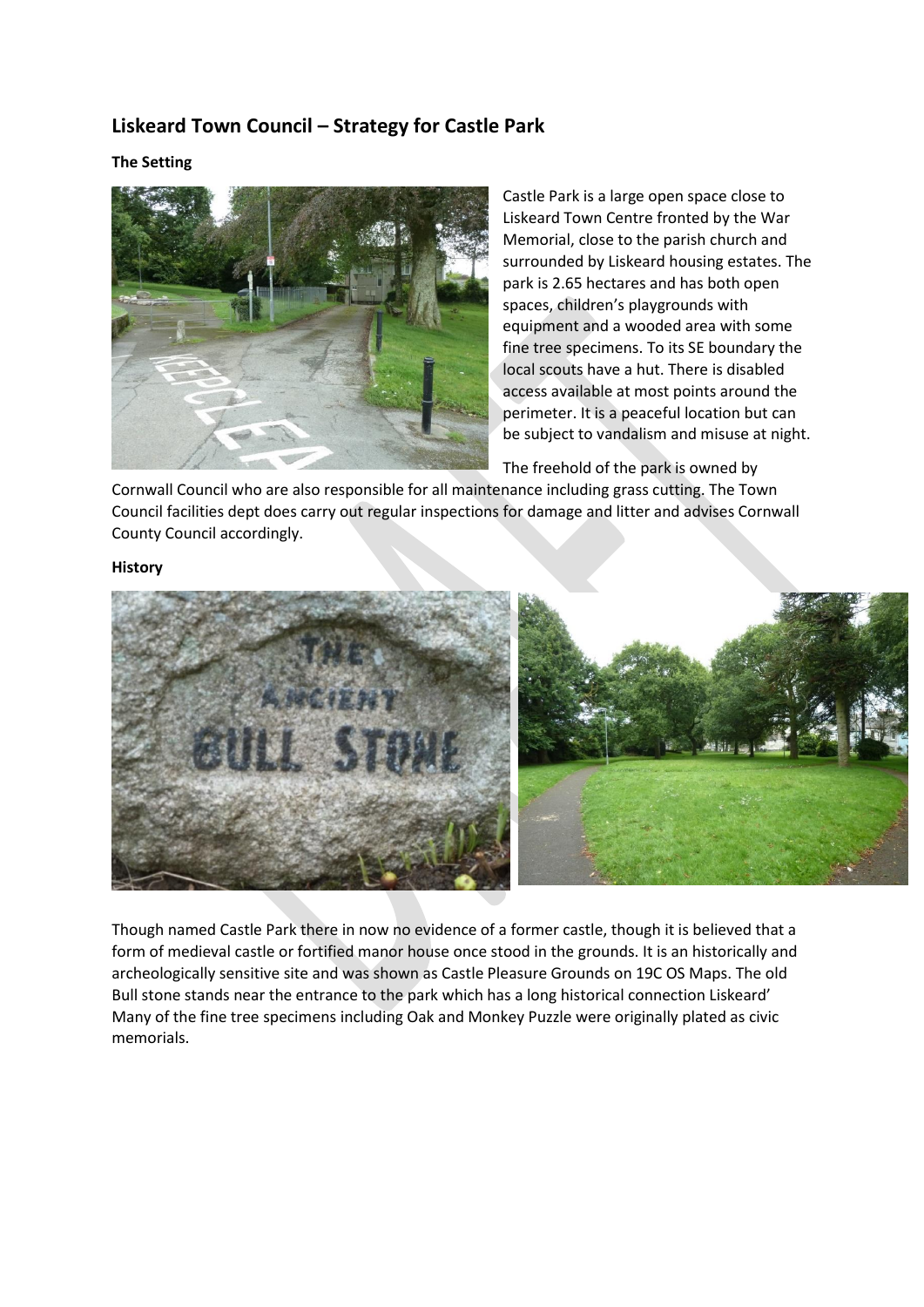### **Current Uses**

The park is popular with dog walkers and children of all ages either playing on the playground area equipment or on the small football pitch to the rear. It is used by strollers as a quiet park during the day but unfortunately by less desirable users at night. {Late evening and night there is also a drug users problem]



### **Wider Use & Future Events**

Of all the open spaces in Liskeard Castle Park is probably the most versatile. It is located close to the town centre, has a variety of uses and presents semi woodland and open grassland. It has good access for people and vehicles and children's pay areas, though not all well maintained. There is adequate open space for events to be held with room for several hundred people at a gathering, Tents can be erected and service vehicles like burger vans can access the park. An annual Party in the Park has been held along with Autumn lunches by the Real Junk Food Team.

Management of such events would necessarily be best undertaken under the control of the Town Council who can ensure all the appropriate management requirements including risk management is met, rather than the more remote Cornwall Council.

There is a Facebook friends of Castle Park page who support the greater use of the park.

#### **Services**

Some services are available at the park.

Electricity - Some sections mainly around the play areas are lit at night and there is a Substation on the edge close by Castle Gardens.



Water – Not known

Drainage – not known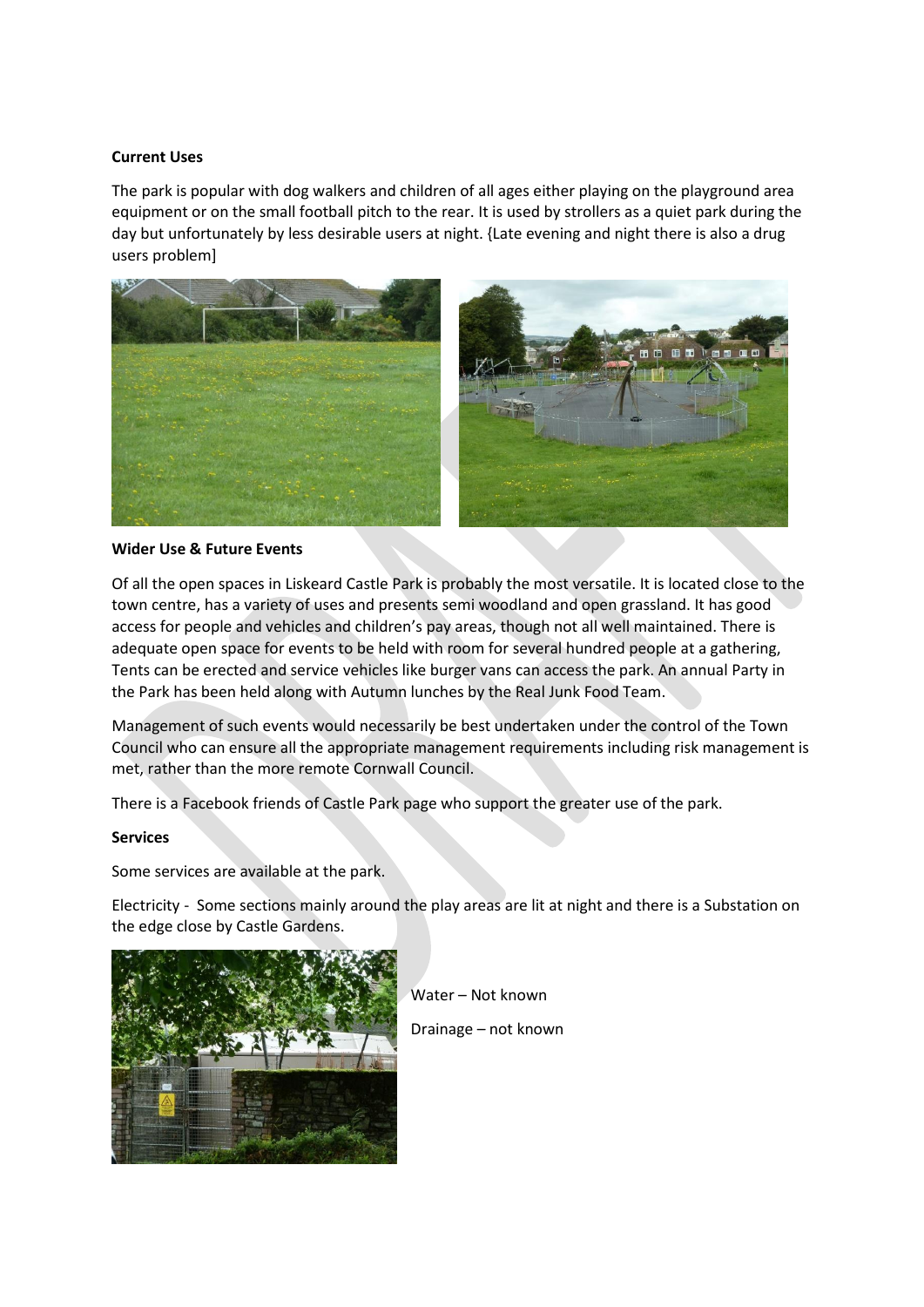# **Current Maintenance Budget (Cornwall Council)**

The annual routine maintenance cost of the park as notified by Cornwall Council is £5,500.

Maintenance tasks include:

Grass cutting Fence repair Litter picking Playground equipment serving and repair Removing graffiti

There has been no significant capital investment for at least five years but around £500 per year is spent on defect repairs. There are several play areas which currently are in disrepair, mainly broken surfaces. All play equipment appears functional.





### **Devolution**

The park is close to the town centre, within walking distance though up some quite steep narrow roads but nevertheless offers an open space town centre facility of value to Liskeard.

The Park is listed on the Town Councils proposed set of devolution properties, that are intended to come over into the town's ownership. However, the council is also looking for revenue earning opportunities to pass with open spaces like Castle Park to meet their operating cost or the burden will fall on the precept.

### **Grant Opportunities**

This park could become a Green Infrastructure for Growth scheme site which would bring capital investment to the site and this could be pursued with the CC Environmental service.

### **Economic Development**

The question arises as to whether the Town Council can leverage the use and ownership of Castle Park in its overall aims for economic development of the Town. It can help to make the Town a nicer place to live, it can undertake events which are both attractive to year round residents and tourists, and thus help to draw tourism into Liskeard by providing feature which are attractive to them to visit, maybe for children or just for relaxation. It could be a draw to entice tourists to other parts of the Town such as the museum and Stuart house and to other heritage locations around Liskeard.